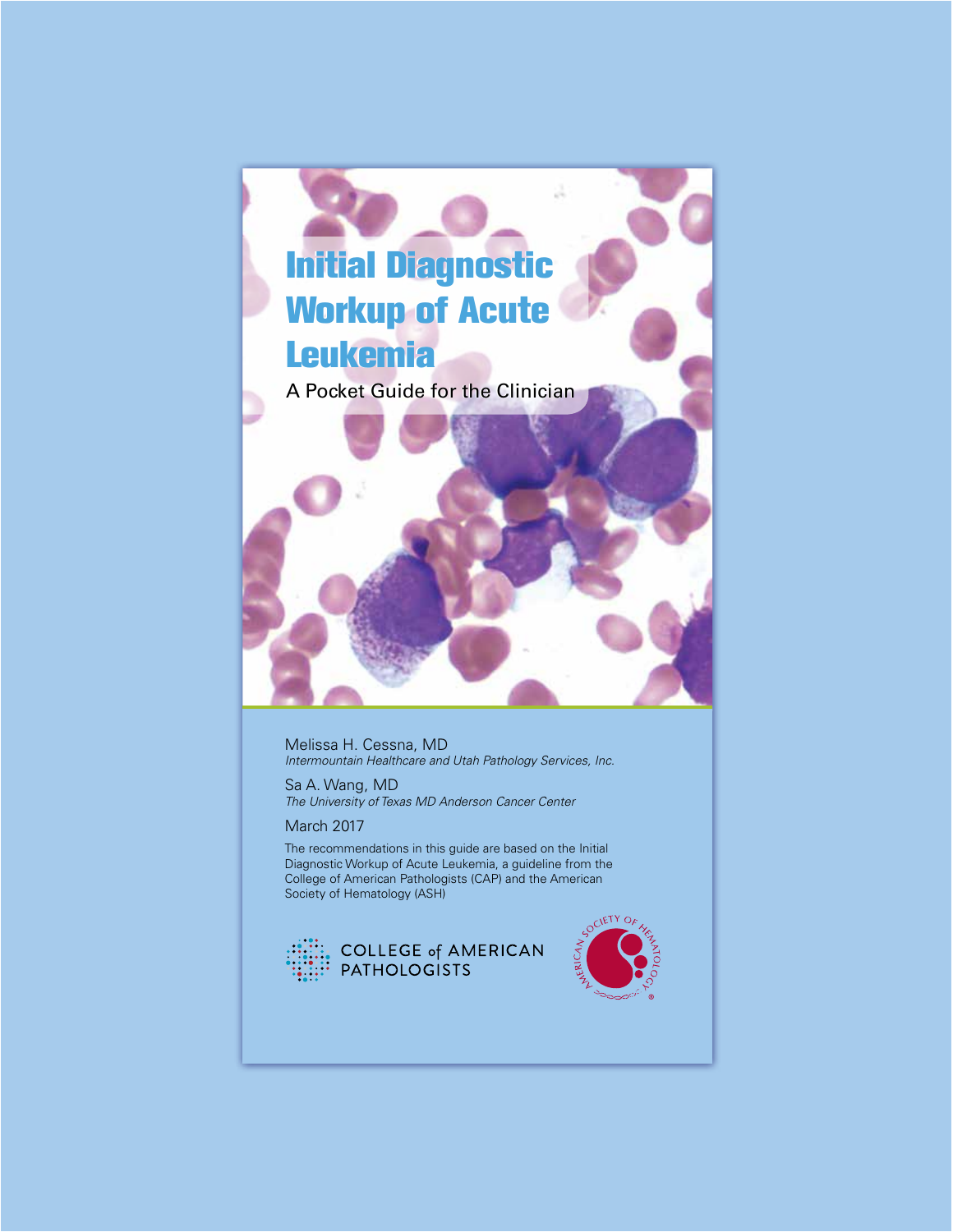# **Context**

A complete diagnosis of acute leukemia requires knowledge of clinical information combined with morphologic evaluation, immunophenotyping and karyotype analysis, and often, molecular genetic testing. Cooperation between clinicians and pathologists is key to ensuring an accurate diagnosis. This pocket guide provides a framework for the multiple steps, including laboratory testing,<sup>1</sup> in the evaluation of acute leukemia samples.

1 *Note: All laboratory testing performed for the initial workup and diagnosis of a patient with acute leukemia and all related specimen handling and storage must be performed in a laboratory that is in compliance with regulatory and/or accreditation requirements.*

# **Comprehensive Sharing and Reporting of Data**

The treating clinician should provide relevant clinical data or ensure that this is readily accessible by the pathologist. Similarly, the pathologist needs to be proactive when reporting results and their interpretation with attending clinicians and referral institutions.

# **Relevant Clinical Data**

Data that should be provided or be made readily accessible to the pathologist includes, but is not limited to:

|           | $\bullet$ Age                                                                                                                                                                             | √⊕⊕⊕⊕                                        |
|-----------|-------------------------------------------------------------------------------------------------------------------------------------------------------------------------------------------|----------------------------------------------|
|           | $\bullet$ Sex                                                                                                                                                                             | √⊕⊕⊕⊕                                        |
|           | Ethnicity                                                                                                                                                                                 | √⊕⊕⊕⊕                                        |
|           | • History of any hematologic disorder or known<br>predisposing conditions or syndromes                                                                                                    | $\blacktriangledown\oplus\oplus\oplus\oplus$ |
|           | Prior malignancy                                                                                                                                                                          | √⊕⊕⊕⊕                                        |
|           | Exposure to cytotoxic therapy, immunotherapy,<br>radiotherapy, or other possibly toxic substances                                                                                         | 7⊕⊕⊕⊕                                        |
|           | Any history of possibly confounding factors, such as<br>recent growth factor therapy, transfusions, or other<br>medications that might obscure or mimic the features of<br>acute leukemia | $\sqrt{1+1}$                                 |
|           | • Family history of any hematologic disorder or other<br>malignancies                                                                                                                     | $\blacksquare \oplus \oplus \oplus \oplus$   |
|           | Relevant physical examination findings, including<br>neurologic exam findings                                                                                                             | $\Diamond \oplus \oplus \oplus$              |
| $\bullet$ | Relevant imaging findings                                                                                                                                                                 | $\sqrt{1+1}$                                 |
|           | • Presence of tumor masses (e.g., mediastinal), other<br>tissue lesions (e.g., cutaneous), and/or organomegaly                                                                            | √⊕⊕⊕⊕                                        |
|           |                                                                                                                                                                                           |                                              |

• Any additional clinical findings deemed to have diagnostic  $\blacksquare \oplus \oplus \oplus \oplus$ or prognostic importance by the attending physician

# **Reporting and Record-Keeping**

In the initial report, the pathologist should include laboratory, morphologic, immunophenotypic, and, if performed, cytochemical data, on which the diagnosis is based, along with a list of any pending tests. The pathologist should issue addenda/amended reports when the results of additional tests become available.  $\blacksquare$  $\oplus$   $\odot$   $\odot$ 

The pathologist and treating clinician should coordinate and ensure that all tests performed for classification, management, predicting prognosis and disease monitoring are entered into the patient's medical records.<sup>2</sup> This information should include the sample source, adequacy, and collection information as applicable.  $\blacksquare$  $\oplus$  $\odot$  $\odot$ 

2 *Note: All records should adhere to the current World Health Organization (WHO) terminology for the final diagnosis and classification of acute leukemia.* 

# **Testing and Reporting in the Context of Referral**

If after examination of a peripheral blood smear, it is determined that the patient will require immediate referral to another institution with expertise in the management of acute leukemia for treatment, the initial institution should, whenever possible,<sup>3</sup> defer invasive procedures including bone marrow aspiration and biopsies to the treatment center to avoid duplicate procedures, associated patient discomfort, and additional costs.

<sup>3</sup>*Note: This recommendation does not preclude evaluation when a rapid diagnosis, such as in cases of suspected APL, is necessary in order to initiate therapy prior to transfer.*

Upon referral to another institution, the primary institution should provide the treatment center with all laboratory results, pathology slides, flow cytometry data, cytogenetic information, and a list of pending tests at the time of the referral. Pending test results should be forwarded as they become available. <br>  $\blacksquare$   $\oplus$   $\odot$   $\odot$   $\odot$ 



*An example of initial workup for acute leukemia. Bone marrow aspirate smear shows large blasts with azurophilic granules with maturation (upper left); the blasts are CD34+, CD117+, with MPO and CD19 coexpression (upper right); metaphase FISH reveals* RUNX1*)*<br>RUNX1T1 *fusion as a result of t(8;21)(q22;q22) (lower left). KIT D816V <i>(Asp to Val, GAC to GTC) mutation is detected (lower right), providing prognostic information in adult patients with* RUNX1/RUNX1T1 *AML.*

# **Collection and Evaluation of Samples/Specimens**

| Actions which should be performed for suspected<br>or confirmed leukemia                                                                                                                                                                                            |                                            |
|---------------------------------------------------------------------------------------------------------------------------------------------------------------------------------------------------------------------------------------------------------------------|--------------------------------------------|
| Review recent or concurrent CBCs and leukocyte differentials                                                                                                                                                                                                        | $\sqrt{9999}$                              |
| Evaluate peripheral blood smear                                                                                                                                                                                                                                     | $\nabla \oplus \oplus \oplus \oplus$       |
| Obtain fresh samples for morphologic evaluation and ancillary<br>studies:                                                                                                                                                                                           |                                            |
| Bone marrow (BM) aspirate and/or touch imprints                                                                                                                                                                                                                     | ひの⊕の⊙                                      |
| <b>BM core biopsy and/or marrow clot</b> may be obtained and<br>should be reviewed concurrently with the BM aspirate and/or<br>touch imprints                                                                                                                       | $\nabla \oplus \oplus \oplus \oplus$       |
| <b>BM core biopsies</b> may be used for ancillary studies when<br>adequate aspirate cannot be obtained                                                                                                                                                              | $\blacksquare \oplus \oplus \oplus \oplus$ |
| <b>Peripheral blood (PB)</b> may be used for diagnosis and ancillary<br>studies if sufficient blasts are present and the BM aspirate is<br>inadequate or there is compelling clinical reason to avoid BM<br>evaluation                                              | 7⊕⊕⊕⊕                                      |
| Tissue biopsy for extramedullary disease without apparent<br><b>BM</b> or PB involvement                                                                                                                                                                            | MAOOO                                      |
| Submit sufficient samples to perform conventional cytogenetic<br>analysis (i.e., karyotype), appropriate molecular genetic and/<br>or fluorescent in-situ hybridization (FISH) testing, and flow<br>cytometric immunophenotyping (FCI)                              | <b>M</b> OOO                               |
| Ensure that the flow cytometry panel is sufficiently compre-<br>hensive to distinguish AML, B-ALL, T-ALL including early T-cell<br>precursor (ETP), and acute leukemias of ambiguous lineage                                                                        | MAOOO                                      |
| Ensure that flow cytometry analysis or molecular<br>characterization is comprehensive enough to allow subsequent<br>detection of minimal residual disease                                                                                                           | $\nabla \oplus \oplus \oplus \oplus$       |
| Use immunohistochemical stains for limited<br>immunophenotyping in the diagnosis and classification of<br>acute leukemia when bone marrow aspirate or peripheral<br>blood material is not available for flow cytometry study                                        | 70000                                      |
| If a cerebrospinal fluid (CSF) sample is collected, either at the<br>time of intrathecal therapy or for other clinical indications, a<br>CSF cell count should be performed, and a pathologist should<br>evaluate a cytocentrifuge preparation and enumerate blasts | <b>VOOOO</b>                               |
| <b>Actions which may be performed</b>                                                                                                                                                                                                                               |                                            |
| Request and evaluate cytochemical studies to assist in the<br>diagnosis and classification of AML                                                                                                                                                                   | 0000                                       |
| Use flow cytometry in the evaluation of CSF                                                                                                                                                                                                                         | √⊕⊕⊕⊝                                      |
| Use cryopreserved cells or nucleic acid, formalin fixed paraffin-<br>embedded tissue, or unstained marrow aspirate or peripheral<br>blood smears or other involved tissues for molecular or genetic<br>studies in which the use of such material has been validated | $\sqrt{\oplus \oplus \oplus \oplus}$       |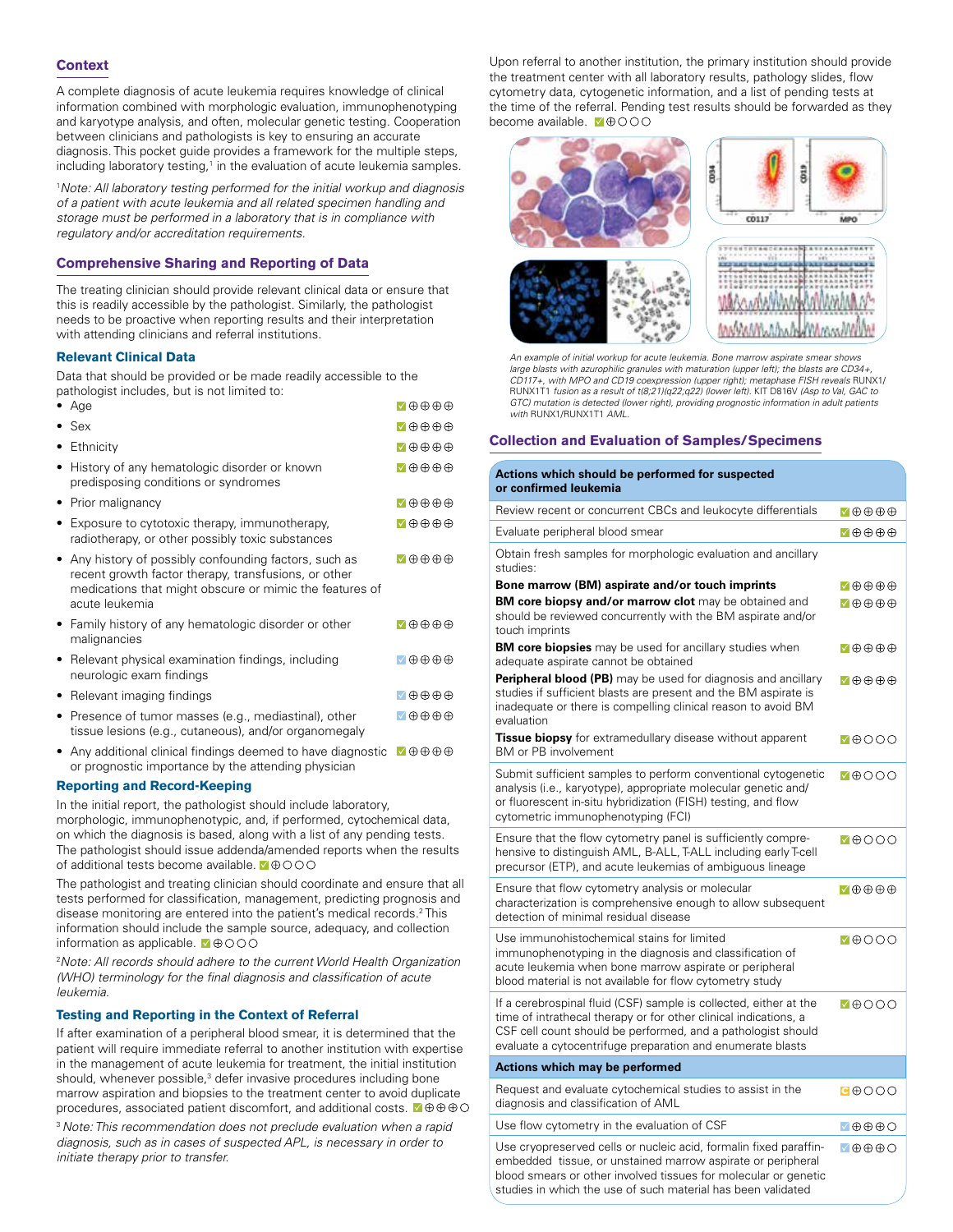# **Initial Diagnostic Workup of Acute Leukemia**

#### **Initial Diagnostic Workup of Lymphoblastic Leukemia**